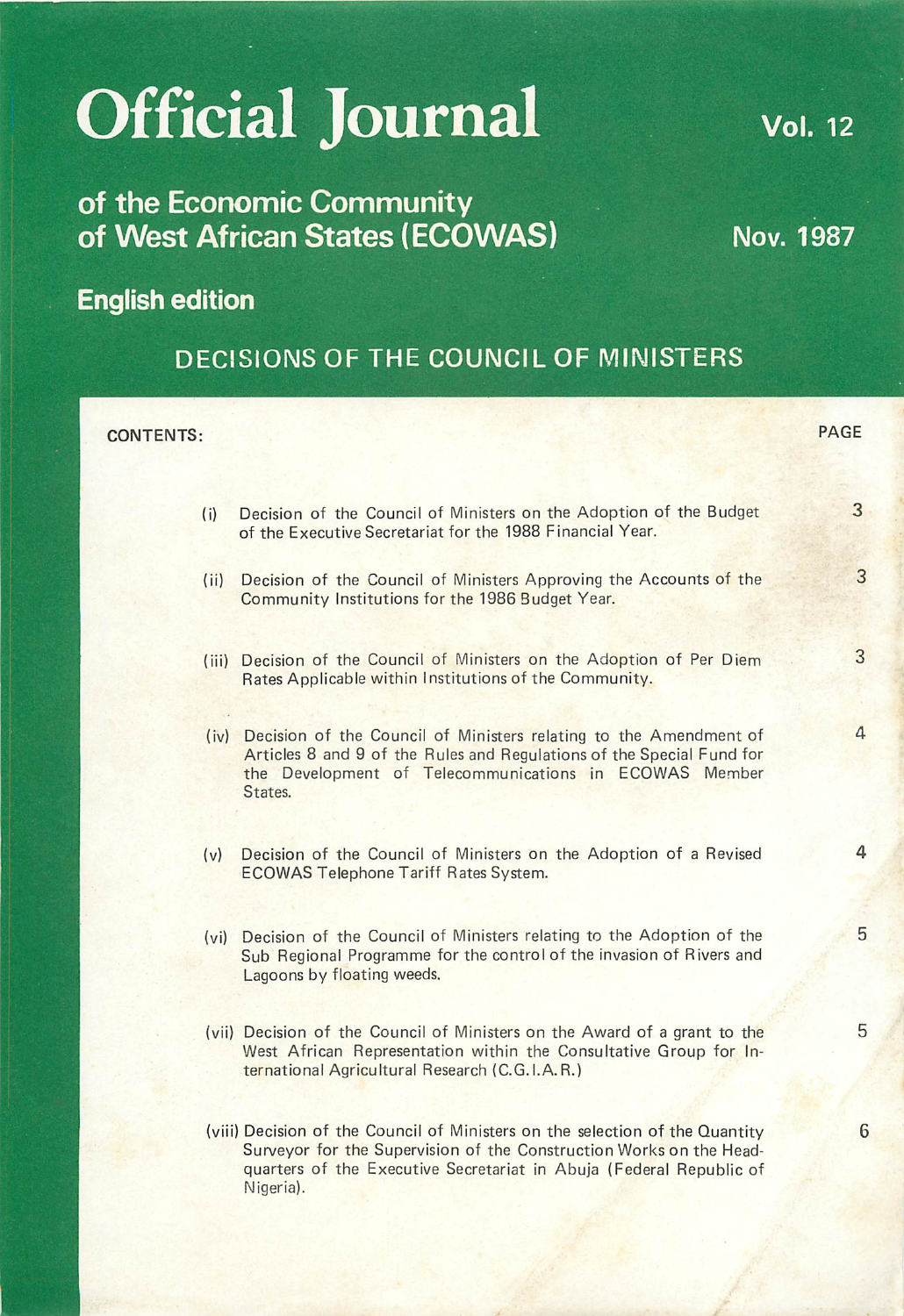*DECISION C/DEC.1/11/87 ON THE ADOPTION* OF *THE BUDGET OF THE EXECUTIVE SECRETARIAT FOR THE 1988 FINANCIAL YEAR.*

# *THE COUNCIL OF MINISTERS*

MINDFUL of Article 6 of the ECOWAS Treaty es tablishing the Council of Ministers and defining its com position and functions;

MINDFUL of the provisions of Article 53 of the Treaty on the budget of the Community;

HAVING CONSIDERED the draft budget proposed by the Committee of Finance Experts for the 1988 Finan cial Year;

# *DECIDES*

# *Article 1*

The budget of the Executive Secretariat for 1988 is balanced out at the sum of five million, nine hundred and eighty-nine thousand, one hundred and seventy-four Units of Account (5 989 174 U.A)

#### *Article* 2

This Decision shall enter into force upon signature and shall be published in the Official Journal of the Com munity and in the National Gazette of each Member State.

DONE AT LAGOS, THIS 28TH DAY OF NOVEMBER 1987

Calin

DR. KALU I. KALU Chairman

# FOR THE COUNCIL

*DECISION C/DEC.2/11/87 APPROVING THE AC COUNTS OF THE COMMUNITY INSTITUTIONS* FOR *THE 1986 BUDGET YEAR.*

# *THE COUNCIL OF MINISTERS*

MINDFUL of Article 6 of the ECOWAS Treaty es tablishing the Council of Ministers and defining its composi tion and functions;

MINDFUL of the Recommendations of the Commit tee of Finance Experts on approval of the accounts and financial statements of the Community Institutions for the 1986 budget year;

# *DECIDES*

#### Article 1

The accounts of the Community Institutions (the Executive Secretariat and the Fund) and their consolidated accounts for the 1986 budget year, are hereby approved.

Article 2

This Decision shall enter into force upon signature and shall be published in the Official Journal of the Com munity and the National Gazette of each Member State.

DONE AT LAGOS, THIS 28TH DAY OF NOVEMBER 1987

Falu

DR. KALU I. KALU Chairman

# FOR THE COUNCIL

# *DECISION C/DEC.3/11/87 ON THE ADOPTION OF PER DIEM RATES APPLICABLE WITHIN INSTITUTIONS OF THE COMMUNITY*

# *THE COUNCIL OF MINISTERS*

MINDFUL of Article 6 of the ECOWAS Treaty esta blishing the Council of Ministers and defining its composi tion and functions;

CONSIDERING the need to classfify per diem rates applicable within Institutions of the Community into geo graphical zones;

# *DECIDES*

*Article 1*

With effect from 1 January 1988, per diem rates applicable within Institutions of the Community shall be classified into geographical zones as follows:

|                                                                                                                                                                             | AFRICA/<br>ASIA<br>LATIN<br><b>AMERICA</b>      |                                           | USA.<br>EUROPE CANADA<br><b>JAPAN</b>     |
|-----------------------------------------------------------------------------------------------------------------------------------------------------------------------------|-------------------------------------------------|-------------------------------------------|-------------------------------------------|
| <b>Ministers</b>                                                                                                                                                            | \$180                                           | \$230                                     | \$250                                     |
| <b>Executive Secretary</b><br>& Director - General<br><b>Other Statutory</b><br>Appointees                                                                                  | \$180<br>\$134.40                               | \$210<br>\$200                            | \$220<br>\$210                            |
| <b>Professional Staff</b><br>i)<br><b>Directors</b><br>ii)<br>Others<br><b>Consultants &amp; Experts</b><br><b>General Services Staff</b><br><b>Auxiliary Service Staff</b> | \$134.40<br>\$112.50<br>\$112.50<br>97.50<br>75 | \$190<br>\$170<br>\$170<br>\$130<br>\$100 | \$200<br>\$190<br>\$190<br>\$150<br>\$120 |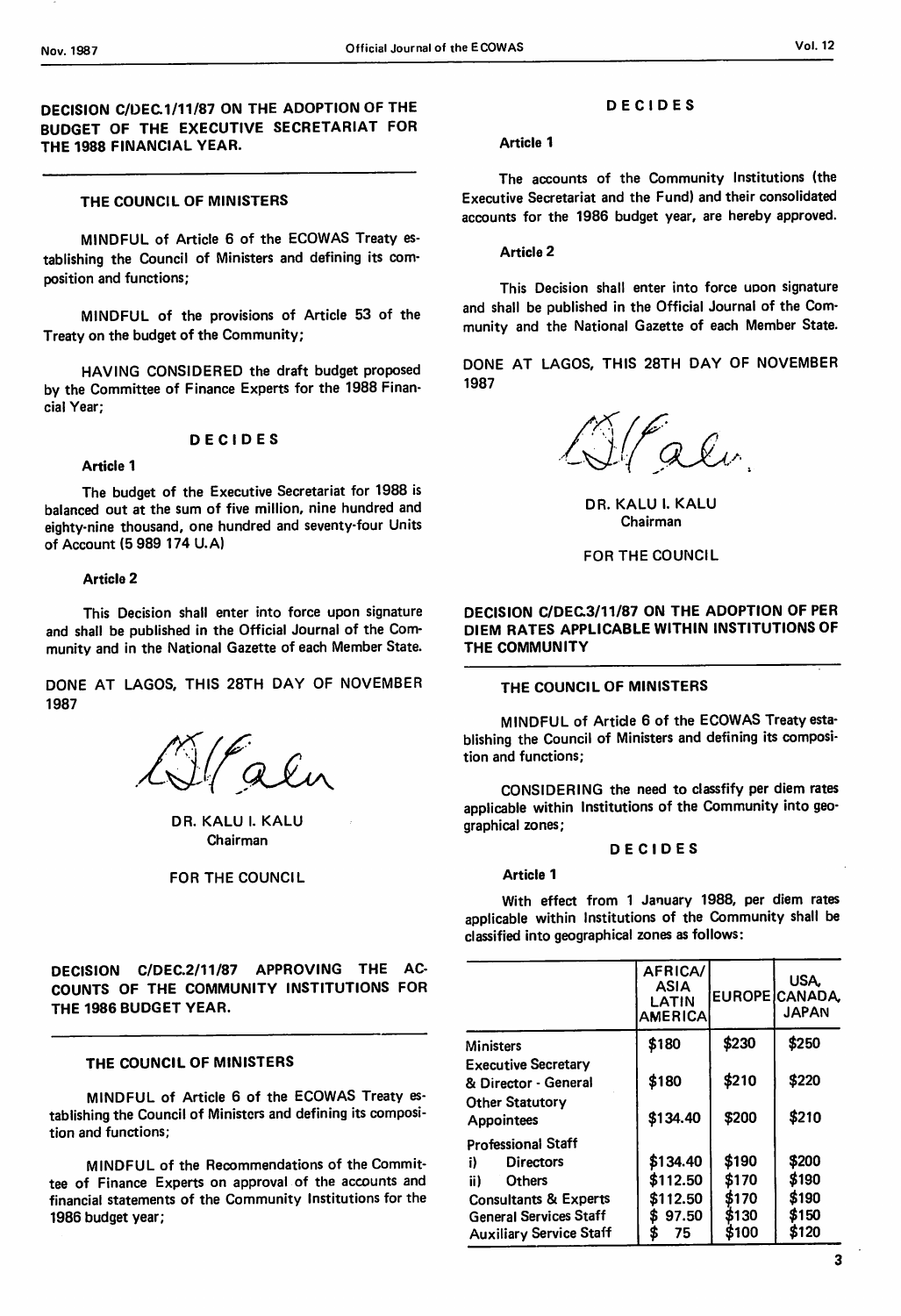## *Article* 2

This Decision shall be published in the Official Jour nal of the Community and in the National Gazette of each Member State.

DONE AT LAGOS, THIS 28TH DAY OF NOVEMBER 1987

alin

DR. KALU I. KALU Chairman

FOR THE COUNCIL

*DECISION C/DEC.4/11/87 OF THE COUNCIL OF MINI STERS RELATING TO THE AMENDMENT OF ARTI CLES 8 AND 9 OF THE RULES AND REGULATIONS OF THE SPECIAL FUND FOR THE DEVELOPMENT OF TELECOMMUNICATIONS IN ECOWAS MEMBER STATES.*

# *THE COUNCIL OF MINISTERS*

MINDFUL of article 6 of the Treaty of the Economic Community of West African States (ECOWAS) establishing the Council of Ministers and defining its composition and functions;

MINDFUL of the Decision No.A/DEC/21/5/80 of the Authority of Heads of State and Government taken in Lome on 28th May 1980 on the creation of the Special Fund for Telecommunications;

MINDFUL of Decision C/DEC/2/5/81 relating to the Rules and Regulations of the Special Fund for Develooment of Telecommunications in ECOWAS Member States;

MINDFUL of Article 39 of the Rules and Regulations of the Special Fund for the Development of Telecom munications in ECOWAS Member States relating to the re vision and amendment of the Rules and Regulations;

ON the recommendation of the Transport, Communi cations and Energy Commission;

# *DECIDES*

# *Article 1*

A fourth (4th) paragraph is hereby added to the provisions of Article 8 of the Rules and Regulations of the Special Fund for the Development of Telecommunications in ECOWAS Member States which reads as follows:

"to cover the expenditure of the ECOWAS Execu tive Secretariat in respect of the management of telecom munications projects."

Article 2

Article 9 paragraph 3 of the Rules and Regulations of the Special Fund for the Development of Telecommuni cations in ECOWAS Member States is hereby amended and reads as follows:

"The amount of guarantee for any borrowing shall not be more than 20% of the total guarantee potential of the Special Fund for Telecommunications."

*Article* 3

The Decision shall enter into force upon signature and shall be published in the Official Journal of the Com munity and in the National Gazette of each Member State.

DONE AT LAGOS, THIS 28TH DAY OF NOVEMBER 1987.

alin

DR. KALU I. KALU Chairman

FOR THE COUNCIL

*DECISION C/DEC.5/11/87 OF THE COUNCIL OF MINI STERS ON THE ADOPTION OF A REVISED ECOWAS TELEPHONE TARIFF RATES SYSTEM*

# *THE COUNCIL OF MINISTERS*

MINDFUL of Article 6 of the Treaty of the Eco nomic Community of West African States (ECOWAS) establishing the Council of Ministers and defining its com position and functions,

MINDFUL of Decision No. A/DEC.12/5/79 of the ECOWAS Authority of Heads of State and Government taken in Dakar on 29 May 1979 on the programme for the improvement and extension of Telecommunications net works within the Community,

MINDFUL of Decision C/DEC. 9/11/79 of the Coun cil of Ministers on the Telecommunications programme

ON the Recommendation of the Transport, Commu nications and Energy Commission,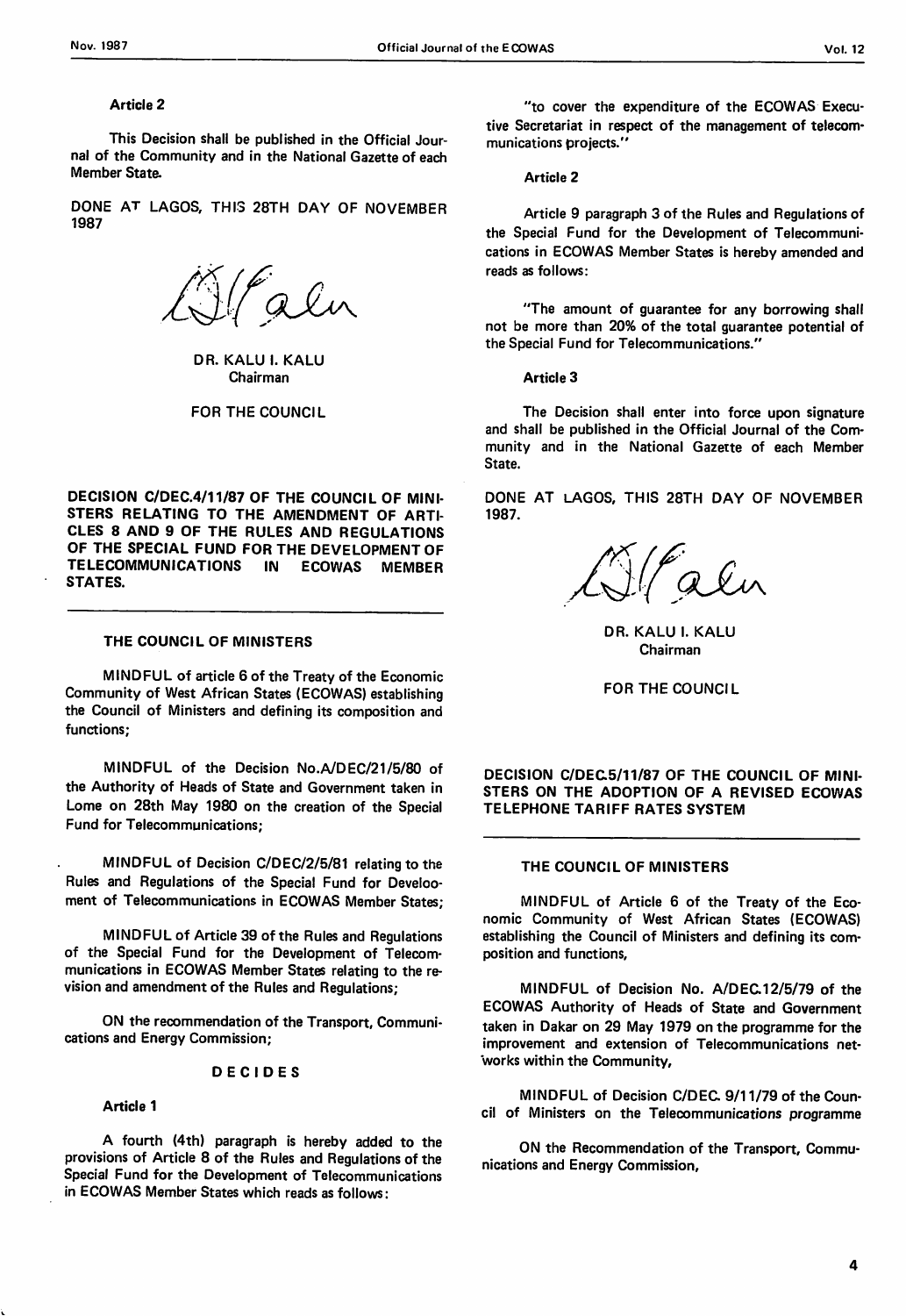#### *DECIDES*

#### *Article 1*

The revised ECOWAS telephone tariff rates proposed by ECOWAS and attached herewith is adopted and shall serve as a reference frame in bilateral negotiations between Telecommunications Administrations.

#### *Article 2*

Telecommunications Administrations are requested to retain 8 Gold Francs as the tax ceiling which shall not be exceeded in relations between them.

# *Article 3*

This decision shall take effect upon signature and shall be published in the Official Journal of the Commu nity and the National Gazette of each Member State.

DONE AT LAGOS THIS 28 DAY OF NOVEMBER 1987.

Olalin

DR. KALU I. KALU Chairman

## FOR THE COUNCIL

*DECISION C/DEC.6/11/87 RELATING TO THE ADOPT ION OF THE SUB REGIONAL PROGRAMME FOR THE CONTROL OF THE INVASION OF RIVERS AND LAGOONS BY FLOATING WEEDS.*

#### *THE COUNCIL OF MINISTERS*

MINDFUL of Article 6 of the ECOWAS Treaty es tablishing the ECOWAS Council of Ministers and defining its composition and functions;

UPON the Recommendation of the Industry, Agri culture and Natural Resources Commission;

#### *DECIDES*

# *Article 1*

The adoption of a subregional programme for the control of the invasion of rivers and lagoons by floating weeds;

# *Article 2*

This Decision shall enter into force upon signature

and shall be published in the Official Journal of the Com munity and in the National Gazette of each Member State.

DONE AT LAGOS, THIS 28TH DAY OF NOVEMBER 1987

Falu

DR. KALU I. KALU Chairman

FOR THE COUNCIL

*DECISION C/DEC.7/11/87 ON THE AWARD OF A GRANT TO THE WEST AFRICAN REPRESENTATION WITHIN THE CONSULTATIVE GROUP FOR INTER NATIONAL AGRICULTURAL RESEARCH (CG.I.AR.)*

# *THE COUNCIL OF MINISTERS*

MINDFUL of Article 6 of the ECOWAS Treaty establishing the Council of Ministers and defining its com position and functions;

CONSIDERING the need to coordicate agricultural research within the sub-region and to revamp agricultural production;

ON THE Recommendation of the Industry, Agricul ture and Natural Resources Commission;

#### *DECIDES*

#### *Article 1*

A grant of 16,000 UA (Sixteen thousand UA) shall be allocated to the West African Representation within the Consultative Group for International Agricultural Research  $(C.G.I.A.R.)$ 

#### Article 2

The distribution of the above-mentioned grant shall be subject to the signing of a Cooperation Agreement bet ween ECOWAS and the Consultative Group for Internatio nal Agricultural Research (C.G.I.A.R.)

#### Article 3

This Decision shall enter into force upon signature and shall be published in the Official Journal of the Com munity and the Narional Gazette of each Member State.

5